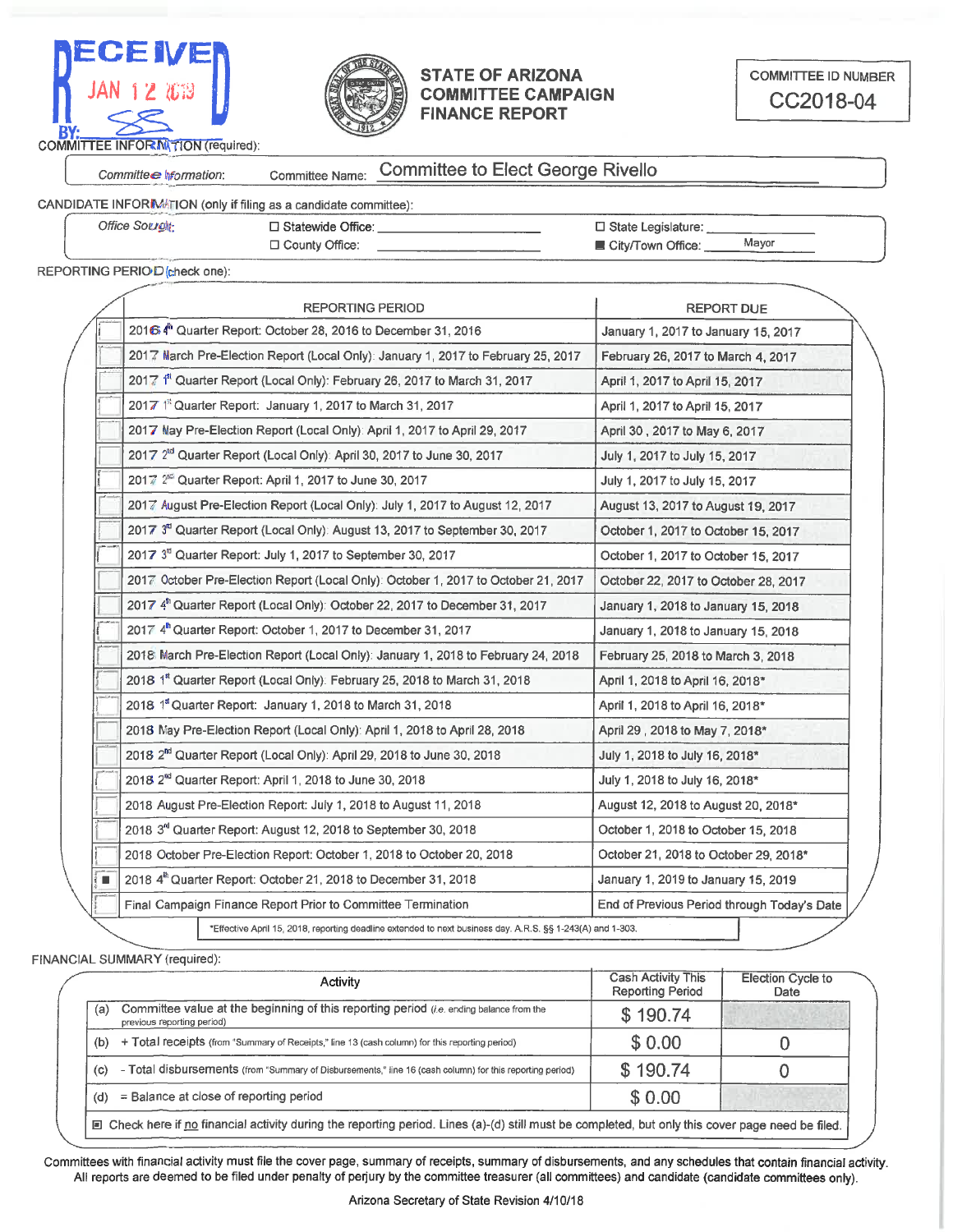

# **STATE OF ARIZONA COMMITTEE CAMPAIGN FINANCE REPORT**



SUMMARY OF DISBURSEMENTS (Schedule B):

|     | <b>Disbursements</b>                                                                                                                   | Cash             | Equity |
|-----|----------------------------------------------------------------------------------------------------------------------------------------|------------------|--------|
| 1.  | Disbursements for Operating Expenses                                                                                                   | \$0.00           |        |
| 2.  | <b>Contributions Made</b>                                                                                                              |                  |        |
|     | <b>Candidate Committees</b><br>(a)                                                                                                     | \$0.00           |        |
|     | <b>Political Action Committees</b><br>(b)                                                                                              | \$0.00           |        |
|     | <b>Political Parties</b><br>(c)                                                                                                        | \$0.00           |        |
|     | Partnerships<br>(d)                                                                                                                    | \$0.00           |        |
|     | Corporations & Limited Liability Companies (PAC & Political Parties Only)<br>(e)                                                       | \$0.00           |        |
|     | (f)<br>Labor Organizations (PAC & Political Parties Only)                                                                              | \$0.00           |        |
|     | Monetary Contributions Subtotal (add 2(a) through 2(f))<br>(g)                                                                         | \$0.00           |        |
|     | Contribution Refunds Provided to the Reporting Committee<br>(h)                                                                        | \$0.00           |        |
|     | Monetary Contributions Total (subtract 2(h) from 2(g))<br>(i)                                                                          | \$0.00           |        |
| 3.  | Loans                                                                                                                                  |                  |        |
|     | Loans Made<br>(a)                                                                                                                      | \$0.00           |        |
|     | Loan Guarantees Made<br>(b)                                                                                                            |                  | \$0.00 |
|     | Forgiveness on Loans Made<br>(c)                                                                                                       |                  | \$0.00 |
|     | Repayment of Loans Received<br>(d)                                                                                                     | \$0.00           |        |
|     |                                                                                                                                        |                  |        |
|     | Accrued Interest on Loans Received<br>(e)                                                                                              | \$0.00<br>\$0.00 | \$0.00 |
| 4.  | (f)<br>Total Loans (cash: add $3(a)$ , $3(d)$ & $3(e)$ ; equity: add $2(b)$ & $2(c)$ )<br>Rebates and Refunds Made (Non-Contributions) | \$0.00           | \$0.00 |
|     |                                                                                                                                        |                  |        |
| 5.  | Value of In-Kind Contributions Provided                                                                                                |                  |        |
|     | <b>Candidate Committees</b><br>(a)                                                                                                     |                  | \$0.00 |
|     | <b>Political Action Committees</b><br>(b)                                                                                              |                  | \$0.00 |
|     | <b>Political Parties</b><br>(c)                                                                                                        |                  | \$0.00 |
|     | Partnerships<br>(d)                                                                                                                    |                  | \$0.00 |
|     | Corporations & Limited Liability Companies (PAC & Political Parties Only)<br>(e)                                                       |                  | \$0.00 |
|     | (f)<br>Labor Organizations (PAC & Political Parties Only)                                                                              |                  | \$0.00 |
|     | Contributions Subtotal (add 5(a) through 5(f))<br>(i)                                                                                  |                  | \$0.00 |
| 6.  | Independent Expenditures Made                                                                                                          | \$0.00           |        |
| 7.  | <b>Ballot Measure Expenditures Made</b>                                                                                                | \$0.00           |        |
| 8.  | <b>Recall Expenditures Made</b>                                                                                                        | \$0.00           |        |
| 9.  | Support Provided to Party Nominees (Political Parties Only)                                                                            | \$0.00           |        |
| 10. | Joint Fundraising / Shared Expense Payments Made                                                                                       | \$0.00           |        |
| 11. | <b>Reimbursements Made</b>                                                                                                             | \$0.00           |        |
| 12. | Outstanding Accounts Payable / Debts Owed by Committee                                                                                 |                  | \$0.00 |
| 13. | Transfer Out Surplus Monies / Transfer In Debt (use cash and/or equity as applicable)                                                  | \$0.00           | \$0.00 |
| 14. | Miscellaneous Disbursements                                                                                                            | \$190.74         | \$0.00 |
| 15. | Aggregate of Disbursements - \$250 or Less                                                                                             | \$0.00           | \$0.00 |
|     | 16. Total Disbursements (cash: add 1, 2(i), 3(f), 6-11 & 13-15; equity: add 3(f), 5(j), & 12-15)                                       |                  |        |
|     |                                                                                                                                        | \$190.74         | \$0.00 |